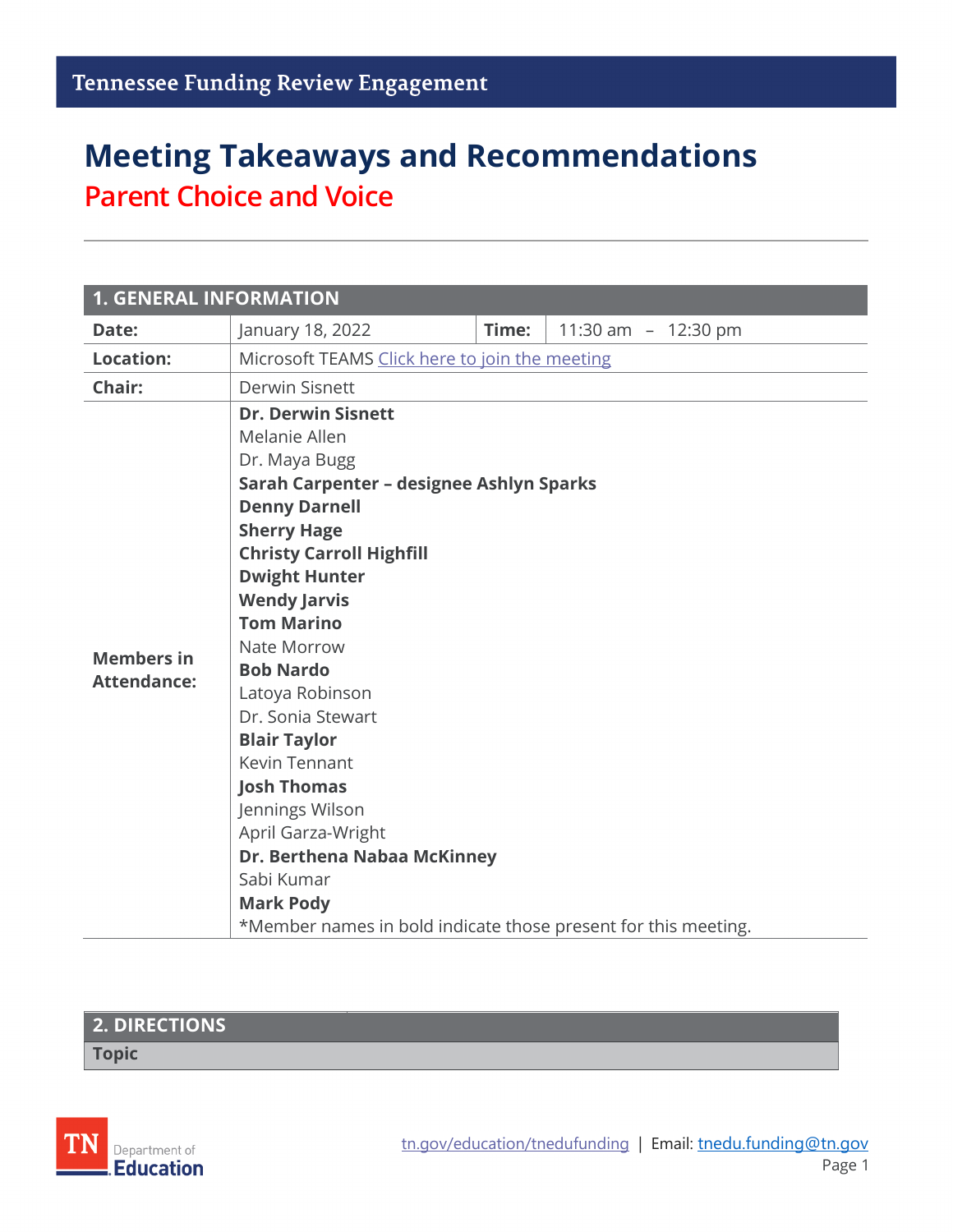Please list finalize any recommendations you have. Continue to name the level of prioritization for each. Please also consider the draft initial framework in your discussions. Subcommittees may choose to edit their document from last meeting in lieu of this document.

Next, please consider policy questions outlined in this document. Subcommittees may provide more policy ideas or considerations as well. This meeting and next meeting will include this work.

### **Subcommittee Supports and Services Prioritization**

|                                 | <b>SUBCOMMITTEE FEEDBACK AND REFLECTIONS</b>                                                                                                                                                                                                                    |  |
|---------------------------------|-----------------------------------------------------------------------------------------------------------------------------------------------------------------------------------------------------------------------------------------------------------------|--|
| <b>BASE</b>                     | The following are additions to the list submitted after meeting #4:<br>Coaches<br>$\bullet$<br>Professional development<br>$\bullet$<br>Feedback on the draft framework:<br>Clarifying that this subcommittee defines counselors as mental health<br>clinicians |  |
| <b>WEIGHT</b>                   | Revise "grade span weights" as submitted after meeting #4 to PK-3rd<br>$\bullet$<br>grade as defined on the draft framework                                                                                                                                     |  |
| <b>DIRECT</b><br><b>FUNDING</b> | The following are additions to the list submitted after meeting #4:<br>Parent/Family engagement coordinator - more specificity around the<br>$\bullet$<br>student engagement component shared during meeting #4<br>Universal PK4                                |  |
| <b>OUTCOMES</b>                 | Canaral Feedbaaks Overall agreement of droft framewerk, Additional anogificity weuld help                                                                                                                                                                       |  |

General Feedback: Overall agreement of draft framework. Additional specificity would help stakeholders, particularly those outside of education, better understand components more clearly (e.g. charter schools and counselors and school-based supports)

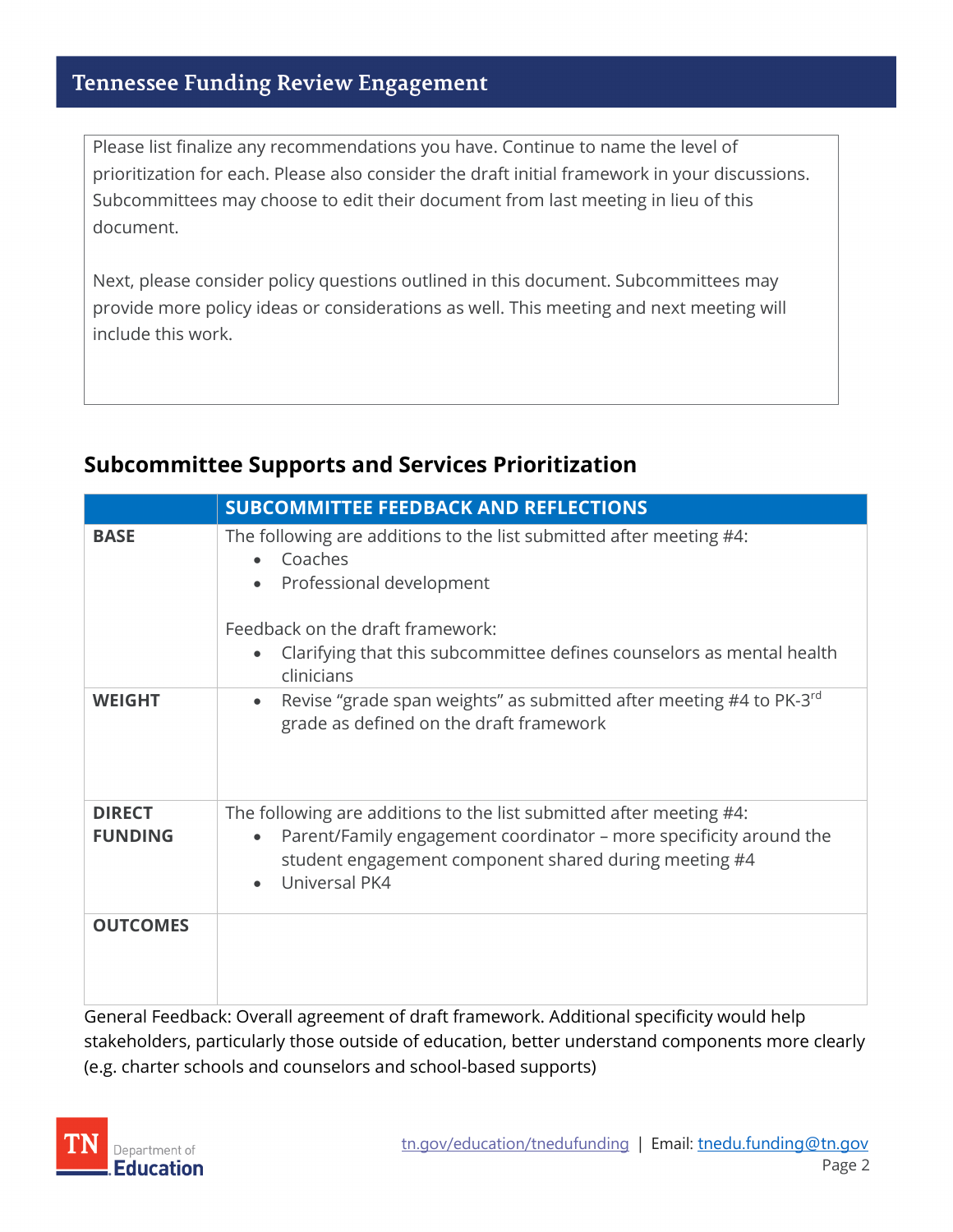#### **Subcommittee Policy Reflections and Feedback**

| <b>Policy Idea</b>                    | <b>Subcommittee Feedback</b>                                                                                                                                                                   |
|---------------------------------------|------------------------------------------------------------------------------------------------------------------------------------------------------------------------------------------------|
| <b>Policy: Definition of</b>          | <b>Current: Direct Certification</b>                                                                                                                                                           |
| <b>Economically Disadvantaged</b>     |                                                                                                                                                                                                |
| <b>Policy: Definition of</b>          | Current: Attending a Title I School                                                                                                                                                            |
| <b>Concentration of Poverty</b>       |                                                                                                                                                                                                |
| <b>Policy: Definition of Sparsity</b> | Current: Students per square mile (federal is 10, but the range is<br>10-25 students)                                                                                                          |
| <b>Policy: Teacher Salaries</b>       | Question: What, if any, requirements should the formula require<br>on investing new education dollars into existing educator salaries<br>moving forward?                                       |
| <b>Policy: Teacher Salaries</b>       | Question: Are there any other policies for teacher salaries that<br>should be included?                                                                                                        |
| <b>Policy: Tutoring</b>               | Question: This is required for students who score at "Below" on<br>the 3rd grade TCAP beginning SY23-24. Should there be funding<br>included in the formula for this legally required support? |
| <b>Policy: CTE</b>                    | Question: Please review the CTE content and provide feedback on<br>how TN may choose to address CTE considerations.                                                                            |
| <b>Policy: K-2 Weight</b>             | Question from the Steering Committee: How might you consider<br>a K-2 weight or additional investment in the earlier grades?                                                                   |
| <b>Policy: Outcomes</b>               | Question from the Steering Committee: They would like to see<br>outcomes options for middle school. What outcomes does your<br>subcommittee recommend?                                         |
| <b>Policy: Outcomes</b>               | Question from the Steering Committee: They would like to see<br>other outcomes options for elementary school. What outcomes<br>does your subcommittee recommend?                               |

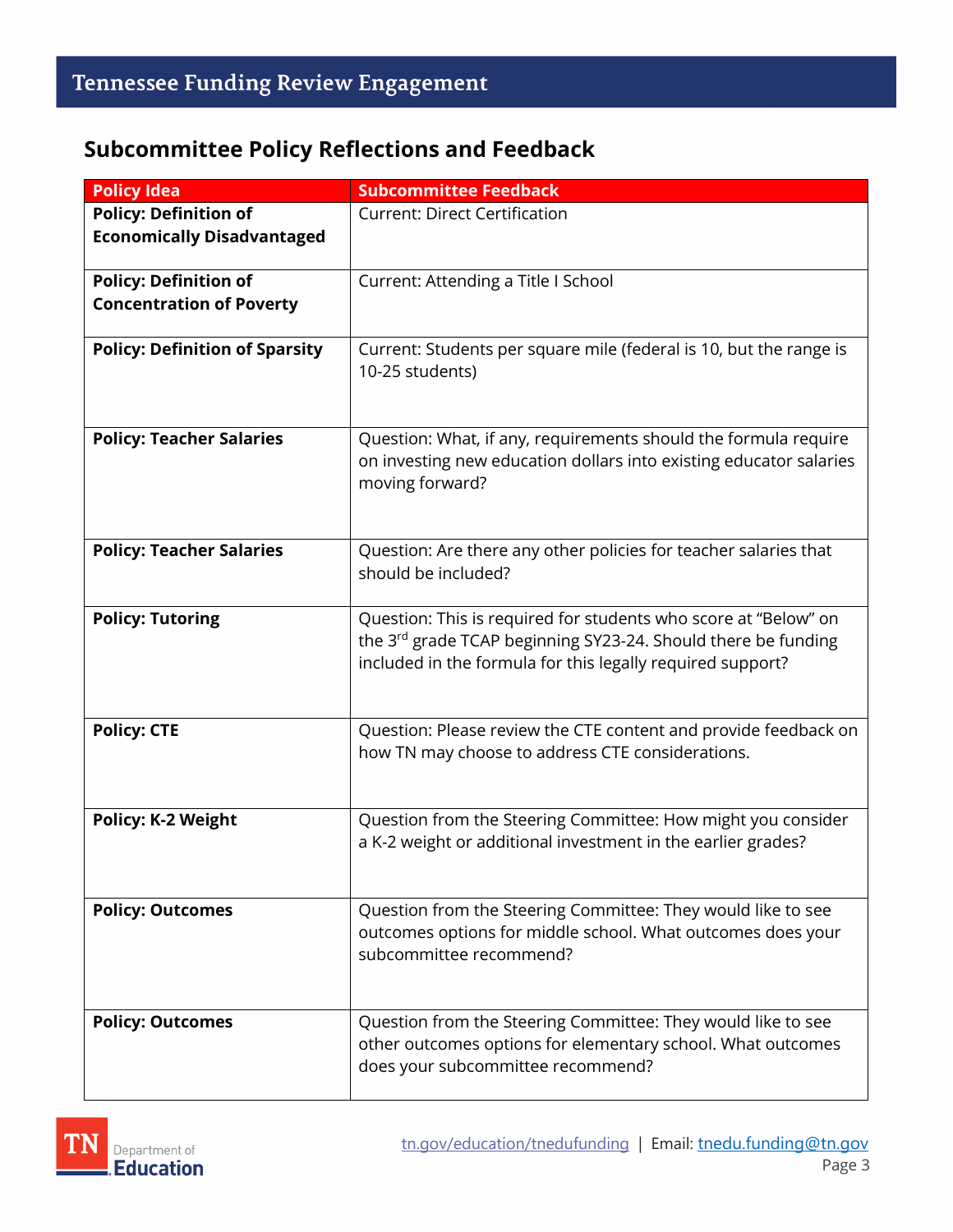## **Tennessee Funding Review Engagement**

| <b>Policy: Accountability</b>        | Question from the Steering Committee: What accountability                                                                             |  |
|--------------------------------------|---------------------------------------------------------------------------------------------------------------------------------------|--|
|                                      | measures should be included in any new formula proposal, or<br>what ideas do you have?                                                |  |
|                                      |                                                                                                                                       |  |
| <b>Policy: Reporting</b>             | Question: What information should be included in public                                                                               |  |
|                                      | reporting for school and for district level financials?                                                                               |  |
|                                      |                                                                                                                                       |  |
| <b>Policy: Funding Year</b>          | Question: Should funding reflect the current year or the prior                                                                        |  |
|                                      | year (as it does now)? For fast-growing districts, it may be                                                                          |  |
|                                      | beneficial to receive the funds in real time to meet the costs of                                                                     |  |
|                                      | that year and for declining enrollment districts, it may be harder<br>to adjust budgets in real time. Given that challenge, are there |  |
|                                      | mitigation ideas?                                                                                                                     |  |
|                                      |                                                                                                                                       |  |
| <b>Policy: ADM Shifts</b>            | Question: Student enrollment may fluctuate down in a given year                                                                       |  |
|                                      | (up or down). Should there be any consideration for hold                                                                              |  |
|                                      | harmless or fixed costs, or should the funding be specific and                                                                        |  |
|                                      | reflective of the actual enrollment?                                                                                                  |  |
| <b>Policy: Maintenance of Effort</b> | Question: How should we consider Maintenance of Effort at the                                                                         |  |
|                                      | local level? (It provides consistent funding but may deter local                                                                      |  |
|                                      | investment because of the requirement to continue).                                                                                   |  |
|                                      |                                                                                                                                       |  |
| <b>Policy: Professional</b>          | Question: Are there any professional development opportunities                                                                        |  |
| <b>Development and Training</b>      | or additional supports that should be provided?                                                                                       |  |
|                                      |                                                                                                                                       |  |
| <b>Policy</b>                        | Content                                                                                                                               |  |
|                                      |                                                                                                                                       |  |
| <b>Policy</b>                        | Content                                                                                                                               |  |
|                                      |                                                                                                                                       |  |
| <b>Policy</b>                        | Content                                                                                                                               |  |
|                                      |                                                                                                                                       |  |
|                                      |                                                                                                                                       |  |
| <b>Policy</b>                        | Content                                                                                                                               |  |
|                                      |                                                                                                                                       |  |
| <b>Policy</b>                        | Content                                                                                                                               |  |